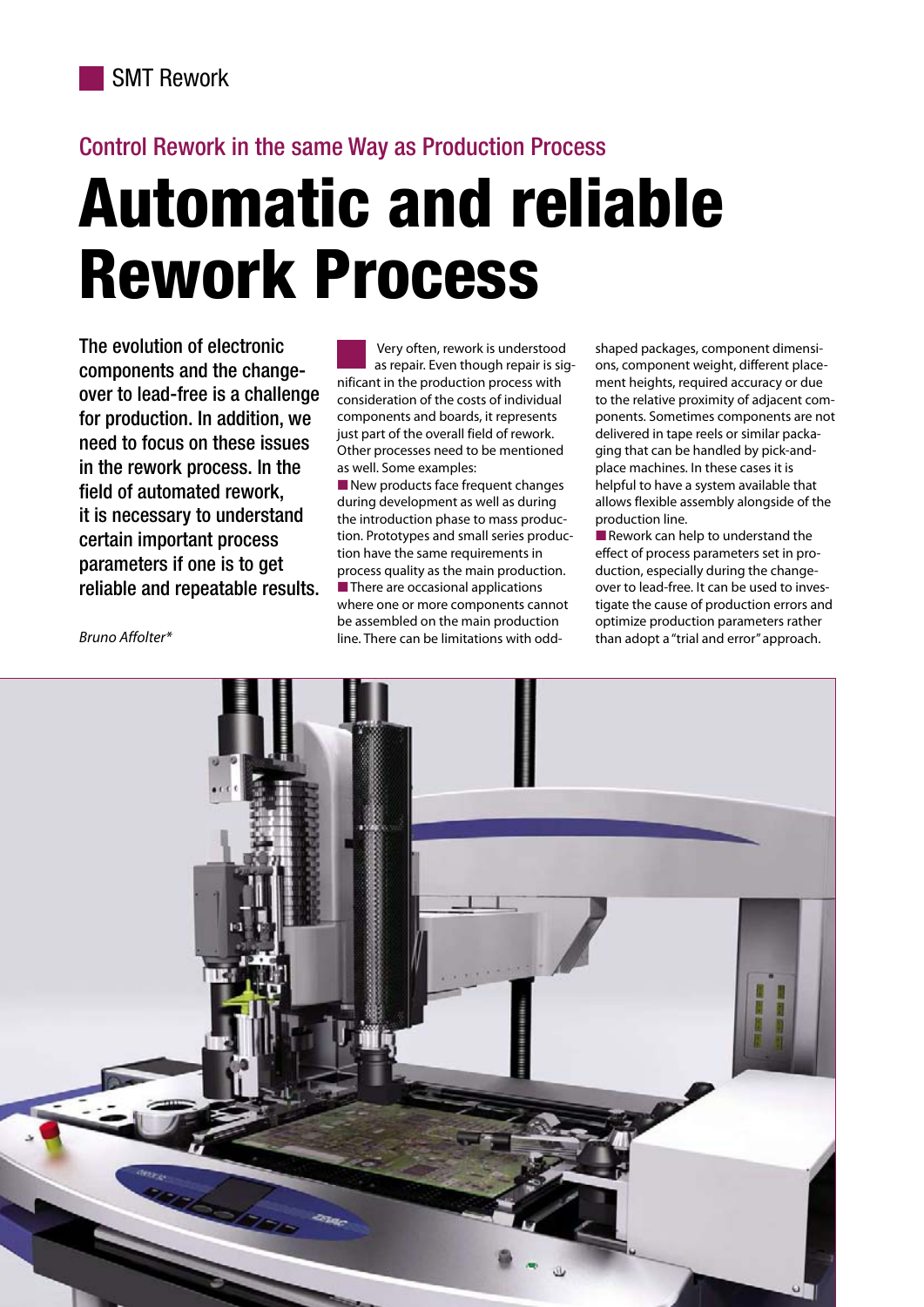# SMT Rework

Electronic modules are automatically reworked in series today. Capable systems are available, allowing repeatable and reliable processes.

## ■ **Evolution** of packaging

Moore's law is well known [1] and is applicable to the evolution of component packages. Today's packages are often no larger than the silicon die that is inside them. Dice are even mounted on top of each other and thus we enter the third dimension in packaging. The proximity of connections no longer allows manual assembly and manual rework as the required accuracies are outside of human capabilities.

The faults experienced in reworking are the same as in the initial soldering process: There are "popcorn" and"tombstone" effects, shorted or open solder joints, insufficient solder paste volume or wetting and many more. The electronics manufacturing industry is faced with the interaction of chemical, mechanical and thermal parameters, all of which need to be taken into account.

Once the process is established, the goal is to maintain it through many cycles, independent from environmental conditions. What is <sup>a</sup> matter of routine in manufacturing, is often neglected in rework. It's our considered opinion that we need to control and master the rework process in the same way as we do with the production process.

■ **Changeover** to lead-free **technology** 

In addition to all of the above challenges raised by the evolution in packaging, we are now faced with more hurdles to overcome. Crucially, lead-free technology requires higher process temperatures with <sup>a</sup> typical increase of 35 °C. The physical condition and thermal limits of the components however, are still more or less the same. This means, the process window is reduced and we need to be careful to precisely follow the specified soldering profile. With the higher temperatures involved, leadfree solder has <sup>a</sup> tendency to create more oxidation and more dross. A consequence of this is that BGAs have <sup>a</sup> lesser self-centering effect than when soldered in <sup>a</sup> leaded environment.

#### ■ The major rework parameters

In order to make rework reliable, automated and repeatable, the following basic parameters need to be controlled.

#### **Heating Power: Bottom heater**

In rework, we are selectively desoldering and soldering. This means that the board is partially heated. To prevent the board from warping, buckling and thermal damage (delaminating), it must be uniformly preheated up to 150 °C for <sup>a</sup> lead-free environment. Also, the temperature difference between the board and the component that is to be reworked (not to be

\*Bruno Affolter is Sales Engineer Automation of Zevac AG in Solothurn/Switzerland.



■ Evolution of packages



■ Principle of non-contact site cleaning



■Hot gas nozzle

confused with the component ∆T) must be minimized.

This is not achieved by merely delivering enough heating power for large or thick boards. We also need to limit the radiated energy by using <sup>a</sup> closed-loop control system. This will ensure <sup>a</sup> rapid heat input , maintaining the board at the desired temperature independently of the remaining process. It is also useful to have the ability to individually control multiple heating zones to efficiently heat up small boards conserving both energy and time.



www.werksitz.de

▶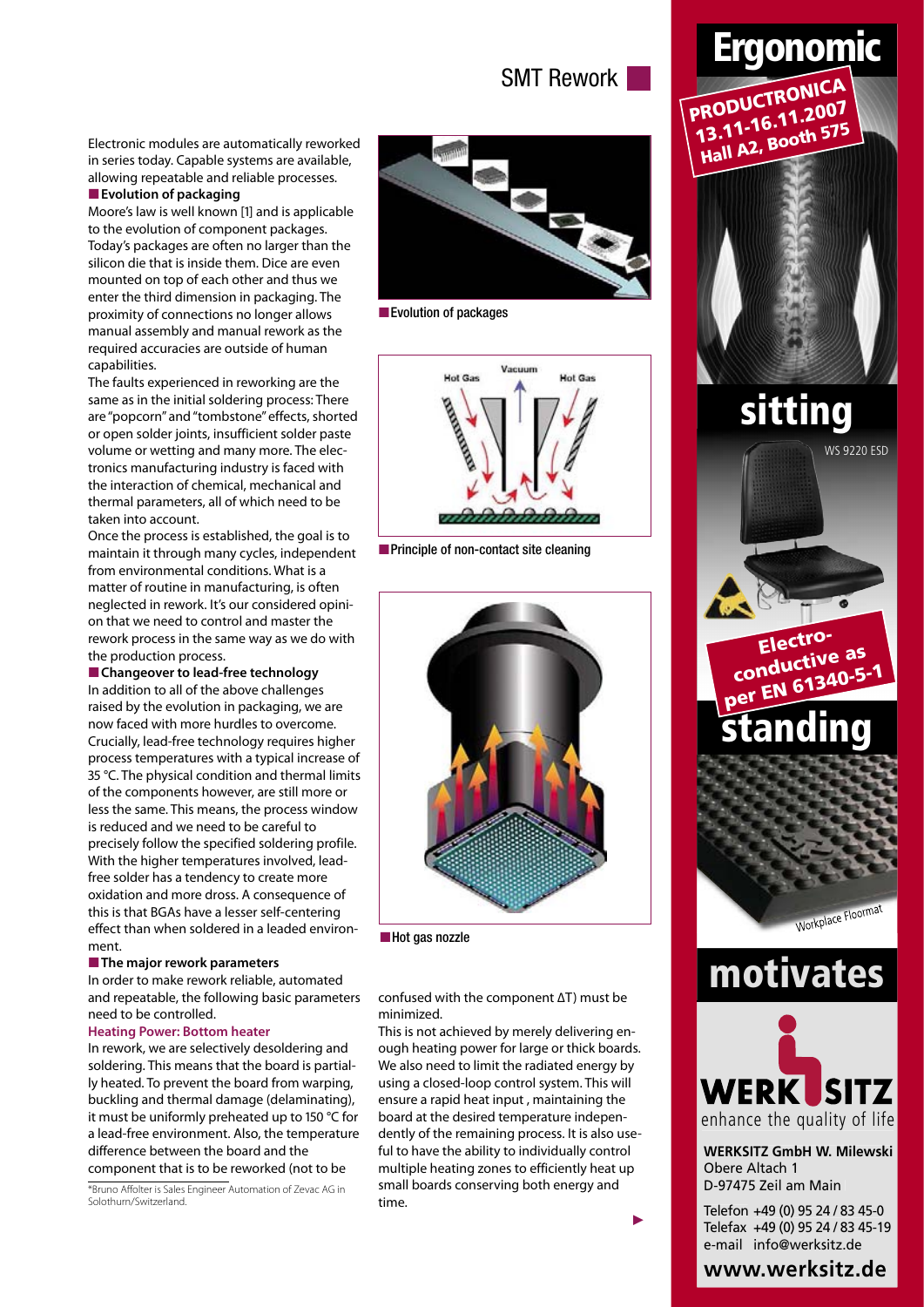

#### **Heating power: top heater** ▶

The ability to provide sufficient energy is also true for the top heater when desoldering and soldering components. The use of hot gas as <sup>a</sup> soldering method has the advantage of excellent heat distribution. Energy is delivered to the solder joints without exposing temperature-sensitive areas to the risk of being overheated. <sup>A</sup> closed loop control system again ensures that the selected profile is followed precisely and that the results remain constant. The entire soldering process is supported by the motorized X, Y, <sup>Z</sup> and theta axes of the robot. With lead-free soldering alloys, the use of an inert gas is essential in order to counteract the increasing tendency towards oxidation. High quality rework systems are equipped with multiple gas sources that can be flexibly selected at any stage in the soldering profile.

### **Cooling**

As important as heating, is the requirement for cooling. The energy that we input into the material needs to be rapidly dissipated after the soldering process is completed. It has been proved that faster cooling of the solder joints, the component and the board leads to better soldering results in terms of less sinkholes, stronger joints and <sup>a</sup> better surface texture. By cooling, the exposure time at higher temperatures is reduced, providing <sup>a</sup> positive impact to the lifetime of the module. Cooling can be achieved in two ways. In the bottom heater, an air knife provides <sup>a</sup> thermal separation of the heater from the board without turning the heater off. In addition, cool ambient air can be blown through the nozzle directly onto the component.

#### **Uniform heat distribution**

Hot gas nozzles are widely used in the industry. Using sophisticated nozzle design, heating energy is precisely input to the location where it is required, assuring <sup>a</sup> rapid melting of the solder. The maximum temperature and exposure time of the component is minimised. Also, custom designed nozzles can be used to insulate any heat-sensitive areas such as the silicon die or adjacent components from the hot gas flow, preventing thermal overload. Zevac offers <sup>a</sup> wide range of standard and custom designed nozzles.

#### **Site preparation**

Before we solder <sup>a</sup> new component, the site needs to be prepared. Specifically, this means removing residual solder and dirt from the pads and the application of solder paste if required. **Site cleaning**

By site cleaning we gain <sup>a</sup> better wetting of the solder joint. Site cleaning is mandatory for BGA, Micro-BGA and similar components. It is also used as <sup>a</sup> preparation stage before dispensing. Basically, site cleaning is recommended in most cases in selective soldering.

<sup>A</sup> non contact method is always preferrable to the manual method of using <sup>a</sup> solder iron with solder wick. The working height of the site clean nozzle is automatically controlled and maintained to <sup>a</sup> pre-set level, regardless of any board warping or bending. In this way we can ensure that pads do not become detached. As a bonus, vias are also desoldered.

#### **Applying solder**

There are many ways to apply fresh solder paste or silver epoxy to the site. As well as paste-on-device, paste-on-substrate,





## <sup>A</sup> wide range of rework equipment

Whatever level of automation or process is required by an application, an appropriate solution is available from a wide range of rework equipment.

## The ONYX family – Automated ONYX 32

Multi-functional positioning system, different application configurations include hot gas, semiconductor and XL.

Options: Dispenser: Time/pressure or auger, Hot gas nozzle changer, SMD tip changer, Die flipper, Height measurement, Fluxing station, Force sensors, Site cleaning, Contact heat tool, Feeder interface, CAD data import, Traceability, Custom specific options. Ranges of applications include serial rework, prototyping and small series production, micro-mechanics, optics and electronics assembly, hybrid technology, semiconductor packaging, die bonding and many more.

#### The ONYX family – Semi-Automated ONYX 29

Semi-automated high-tech rework equipment. With its open design and its control of seven motorized axes, repeatable results at the highest quality level are ensured. Options: Multiple pre-heater versions, Infrared temperature sensor, Bridge tray, Fluxing station, Board cooling, Site cleaning, Dispenser: Time/pressure, Pyrometer, Direct view camera, Worktable.

The ONYX <sup>29</sup> is typically used in SMT rework of BGA, mBGA, CSP, flip-chip, LGA, MLF, CCGA, TCP, 0201, HF shielding, connectors, sockets and application specific components on dense boards. Prototyping and post-assembly are additional fields of application.

#### ONYX 25/ONYX 24

Simple but powerful high-tech equipment, ergonomically designed for today's requirements in the electronics industry.

Options: Enhanced pre-heater (up to 7.5 kW), Site cleaning, Infrared temperature sensor, Pyrometer, Board cooling, Direct view camera, Fume extraction, Worktable The latest member of the ONYX family principally addresses applications in the field of selective soldering of SMT components, prototyping and post-assembly.